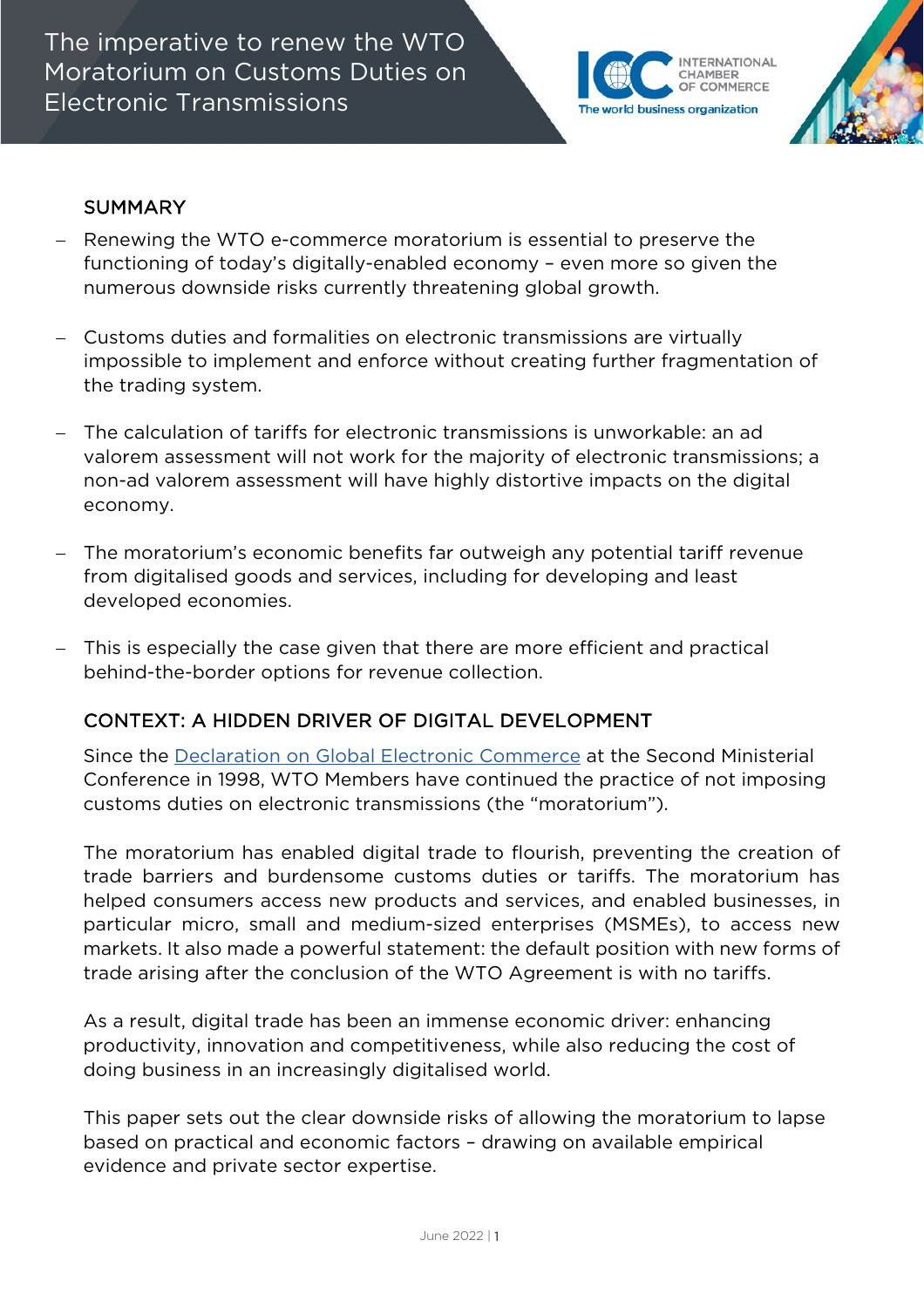# THE ECONOMIC CASE AGAINST ALLOWING THE MORATIUM TO LAPSE

The imposition of customs duties leads to declines in domestic output and productivity, increases in unemployment and inequality.

This holds even more for industries undergoing high levels of innovation, such as many involved in the digital economy. One-sided, inward-looking analyses presuppose that a new raft of protectionist tariffs in the absence of the moratorium will protect nascent industries in developing countries such as, for instance, the 3D printing industry.

What this overlooks, however, is that the unilateral imposition of tariffs on electronic transmissions will likely lead to countermeasures by affected third countries, directly interfering with the ability of MSMEs in developing countries to scale and access international markets.

According to a [comprehensive scenario modelling](https://ecipe.org/publications/moratorium/) study undertaken by the European Centre for International Political Economy (ECIPE), potential tariff revenue losses are far outweighed by the GDP losses that would accrue from the unilateral imposition of tariffs ("Scenario 1"), or, what is more likely, the reciprocal imposition of tariffs ("Scenario 2").

Under Scenario 1, tariffs on electronic transmissions (using the average tariff rates assumed by UNCTAD on a Most Favoured Nation basis) lead to immense GDP losses. The projected GDP loss for the Indian economy, for instance, is US\$716 million as against expected tariff revenue of \$US39 million. Further investment (domestic and foreign direct), jobs and welfare losses are also suffered.

As the ECIPE paper notes, if one or a small number of countries impose tariffs on electronic transmissions, "it is a political fallacy to assume that a broader group of WTO Members would not follow suit and begin to consider their own tariffs". Net losses are even more pronounced in Scenario 2. The GDP losses for India, for instance, would amount to US\$1.9 billion, against an expected tariff revenue of US\$31 million. In addition to these losses, there would also be considerable losses in domestic taxes.

A [further study](https://issuu.com/oecd.publishing/docs/moratorium_policy_brief) from the Organization for Economic Cooperation and Development builds on these findings, noting that the revenue implications of lifting the Moratorium are "likely to be relatively small and would come at the expense of more significant gains in consumer welfare and export competitiveness".

Considered in totality, the projected economic losses from the imposition of tariffs on electronic transmissions far outweigh any projected revenues.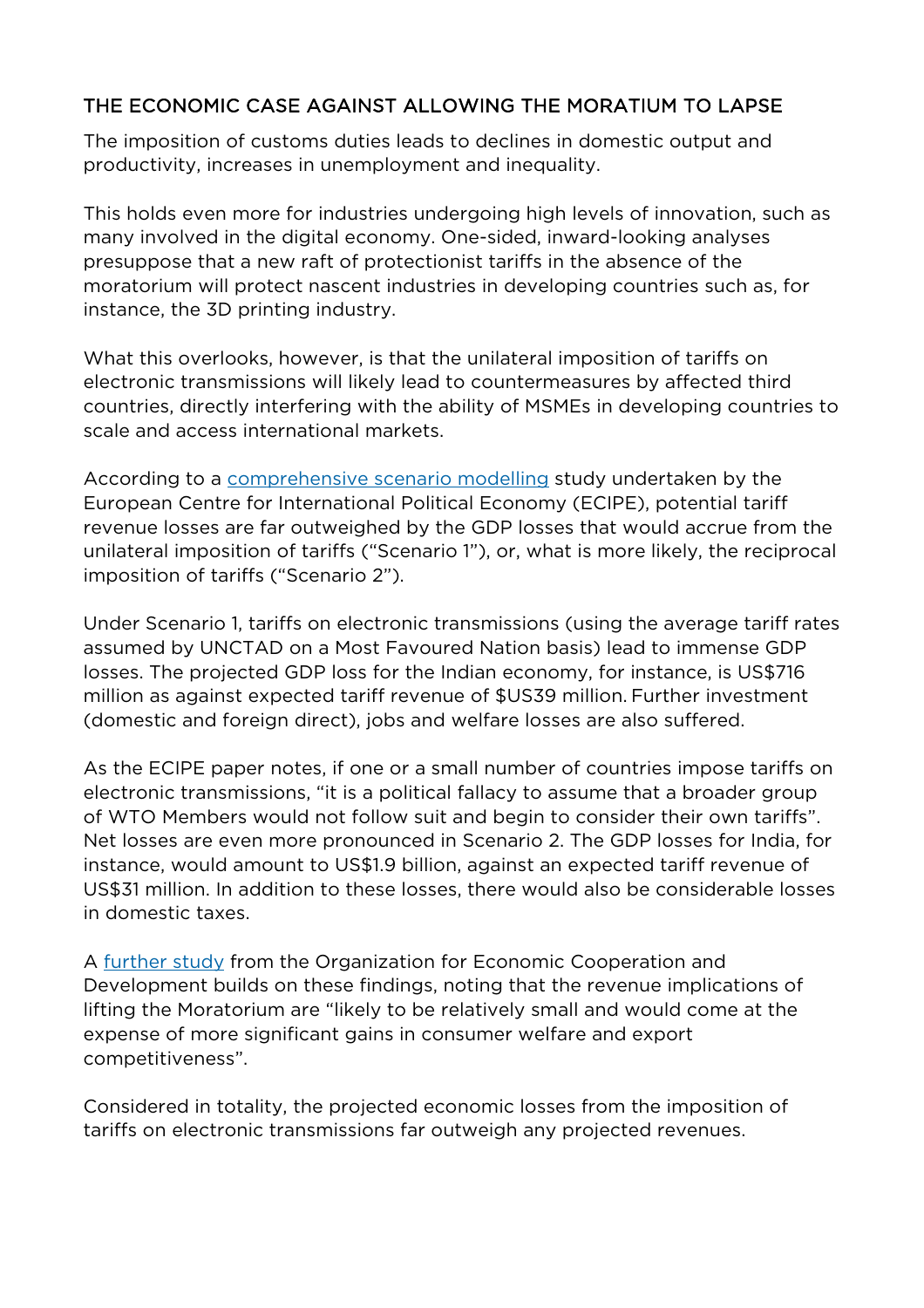## HOW THE UNILATERAL IMPOSITION OF CUSTOMS DUTIES ON ELECTRONIC TRANSMISSIONS COULD FRAGMENT THE INTERNATIONAL TRADING **SYSTEM**

Bans on the imposition of customs duties on electronic transmissions are plentiful within bilateral, regional and mega-regional trade agreements. Fifteen APEC members, for instance, have entered into agreements containing a ban since 2008.

Some agreements contain affirmations of the moratorium as agreed in WTO Ministerials. Many, however, are truly "WTO-plus" obligations, creating permanent bans on the imposition of customs duties on electronic transmissions between parties to the relevant agreement.

A notable feature of these agreements is that they have increasingly aligned with the spirit and substance of the moratorium. Its lapse would therefore create a further added degree of complexity on the interaction between the multilateral trading system and the growing web of bilateral and regional trading agreements.

Ironically, given its widespread adoption in preferential trade agreements, suspending the moratorium at this juncture will actually contribute to the 'spaghetti bowl' phenomenon – adding further complexity to the rules governing cross-border commerce.

# CUSTOMS DUTIES ON ELECTRONIC TRANSMISSIONS CAN'T EASILY BE CALCULATED

#### *Ad valorem assessments are unworkable*

Putting aside the unsettled and critical issue of whether an electronic transmission constitutes a good, service, or 'bundle of rights' akin to copyright or intellectual property, calculating the economic value of an individual electronic transmission is in many instances an impossible task.

#### Hypothetical 1: Live-streaming a performance

Consider the hypothetical performer—famous Bollywood actress and singersongwriter "Priyanka". Priyanka is debuting a song and opts to livestream it to her millions of fans across several channels. The performance is transmitted electronically to her approximately 44 million Priyanka followers in more than 100 countries.

If an "electronic transmission" is considered an intangible good (an unsettled area of trade law and the working assumption of the Government of Indonesia in its new Chapter 99 to the Indonesian Customs Tariff Book), then there are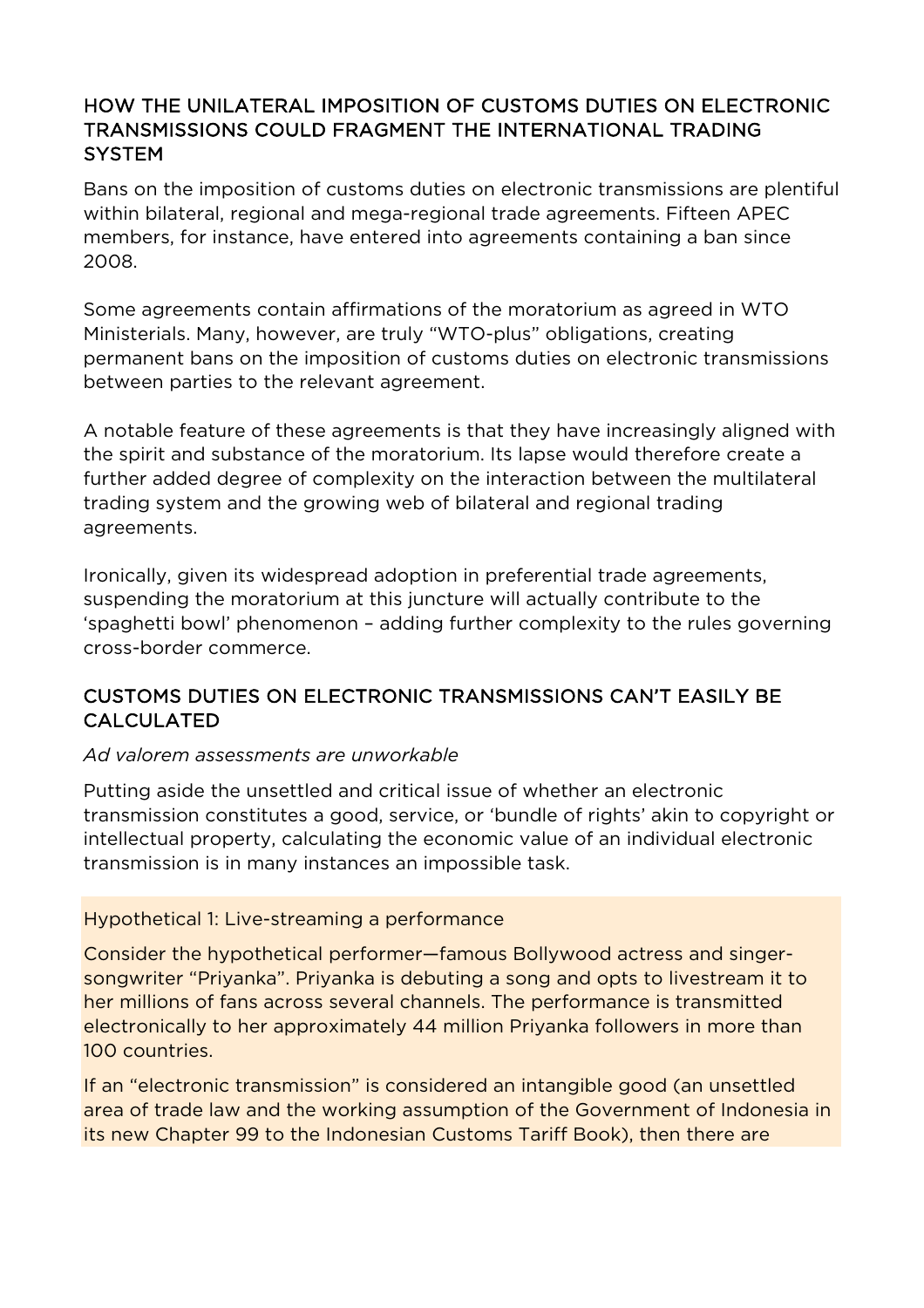potentially millions of electronic transmissions of Priyanka's performance, transmitted to as many as 100 countries.

Assessing the economic value per view in this instance is not possible.

There are countless forms of electronic transmissions that are practically impossible to quantify and track, not to mention difficult to value from a customs valuation perspective.

Consider the steady flow of emails necessary to facilitate business-to-business and business-to-consumer transactions. Ascribing an arbitrary economic value to these electronic transmissions to enable customs declarations premised on *ad valorem* duty assessments will create perverse, unintended consequences, potentially placing a direct disincentive on electronic communication and stifling digital innovation.

#### Hypothetical 2: Business to business data flows—service optimization

Consider South African haulage and logistics provider Cyril, who has recently purchased trucks for his business from a prominent European firm. The trucks are equipped with on-board connected devices and sensors that capture data on the truck's performance, component wear and tear, safety and handling.

This data is then transmitted to a data centre managed by the European vendor, where it is analysed and processed to provide real-time insights back to Cyril in South Africa. This data enables Cyril to optimise the performance of his fleet, avoid unnecessary downtime, reduce fuel waste, and assess and improve driver skills.

Cyril is but one of the European firm's many customers worldwide. Hundreds of thousands of trucks covering billions of kilometres every year send to and receive data from the European firm. This amounts to billions of bits of data crossing multiple jurisdictions as the basis for this value-added service. Assessing the value per data point in this business-to-business package service is not feasible.

#### *Non-ad valorem assessments would be highly distortive*

To undertake a non*-ad valorem* duty assessment, there must be some metric upon which an assessment can be made. Two methods of non-*ad valorem* assessment appear theoretically possible:

#### *1. Number of bits*

A possible form of assessment would be to base an applied rate of duty on the number of bytes or bits (series of zeroes and ones). Yet determining a customs duty based on file size will grossly distort the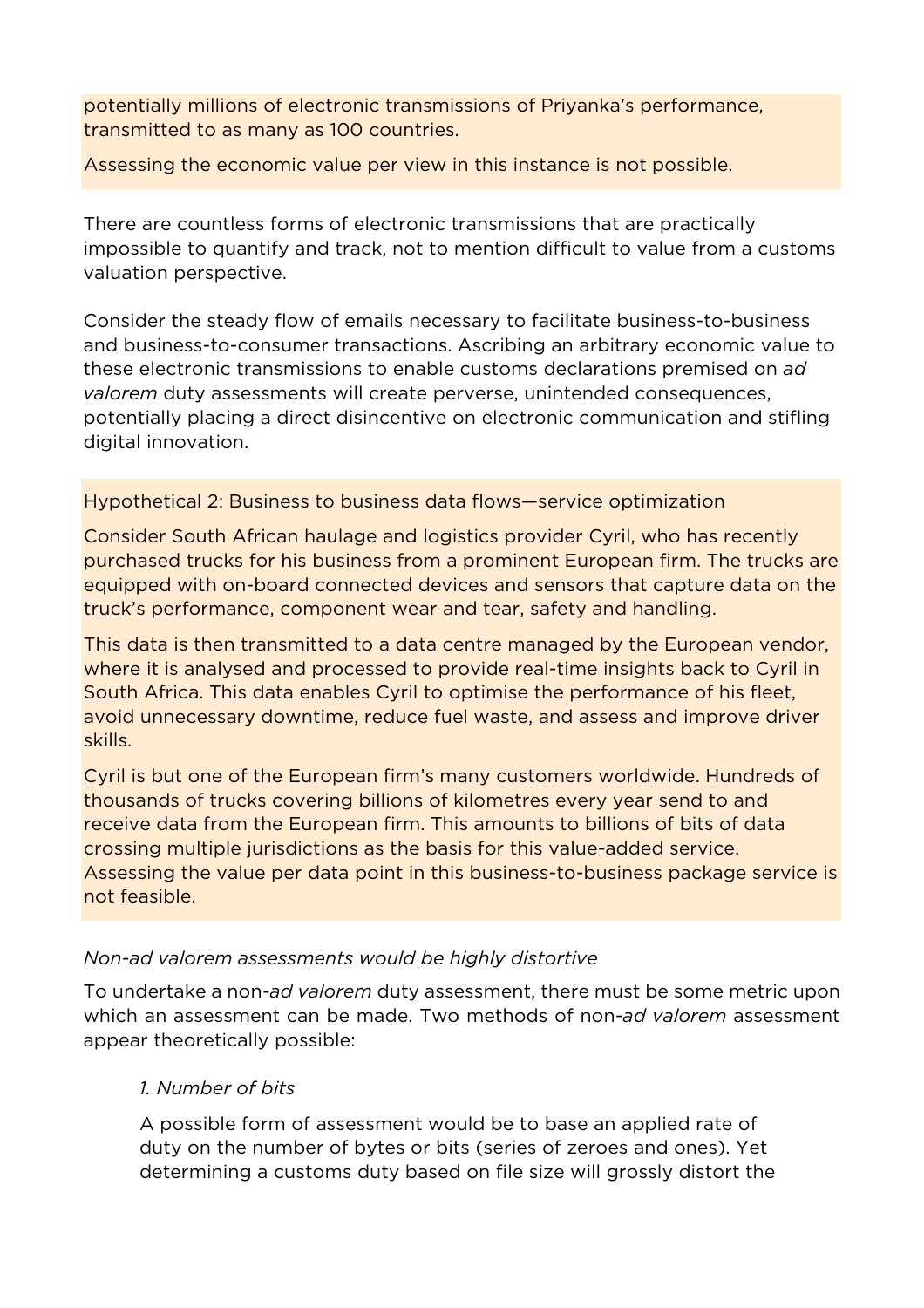digital economy. If an incentive is placed on reducing file size many industries will be greatly affected, from advanced manufacturing to the creative industries.

Of note is that many developing countries claim a substantial trade surplus in their creative industries, including Indonesia and India.

#### *2. Units as a whole*

Given the difficulties in assessing value as the basis for determining a duty, and the perverse and unwelcome side effects of calculating a duty based on file size, it may seem attractive to calculate duty based on a single 'unit', where that is taken to mean an intangible good (such as operating software or a movie).

To do this would disregard the last 20 years of internet infrastructure development. When an intangible is transferred electronically to a particular destination, elements of the intangible are often sourced from servers located in multiple jurisdictions, a fact explored in further detail below.

### THERE IS NO SETTLED MEANING OF THE TERM "ELECTRONIC TRANSMISSIONS"

The current conversation on the moratorium fails to acknowledge the lack of clarity surrounding the meaning of the term "electronic transmissions".

It is notable that calls to allow the moratorium to lapse often assume – absent consensus – that "electronic transmissions" mean the online trade of digitizable products or the online delivery, e.g., of music, e-books, films, software and video games.

Yet the term itself remains unsettled and is potentially very broad, capable of encompassing:

- − internet publishing, web search portals, directories and information services
- − online retail services
- − online photographic, motion picture and sound recordings
- − digital advertising
- − data hosting, system (e.g. cloud) services and data transfers.

To explore how electronic transmissions work in practice, consider the following hypothetical example, which serves to illustrate just how technically, legally and operationally complex it would be to levy customs duties on just one form of electronic transmissions: the data packets required to stream a movie.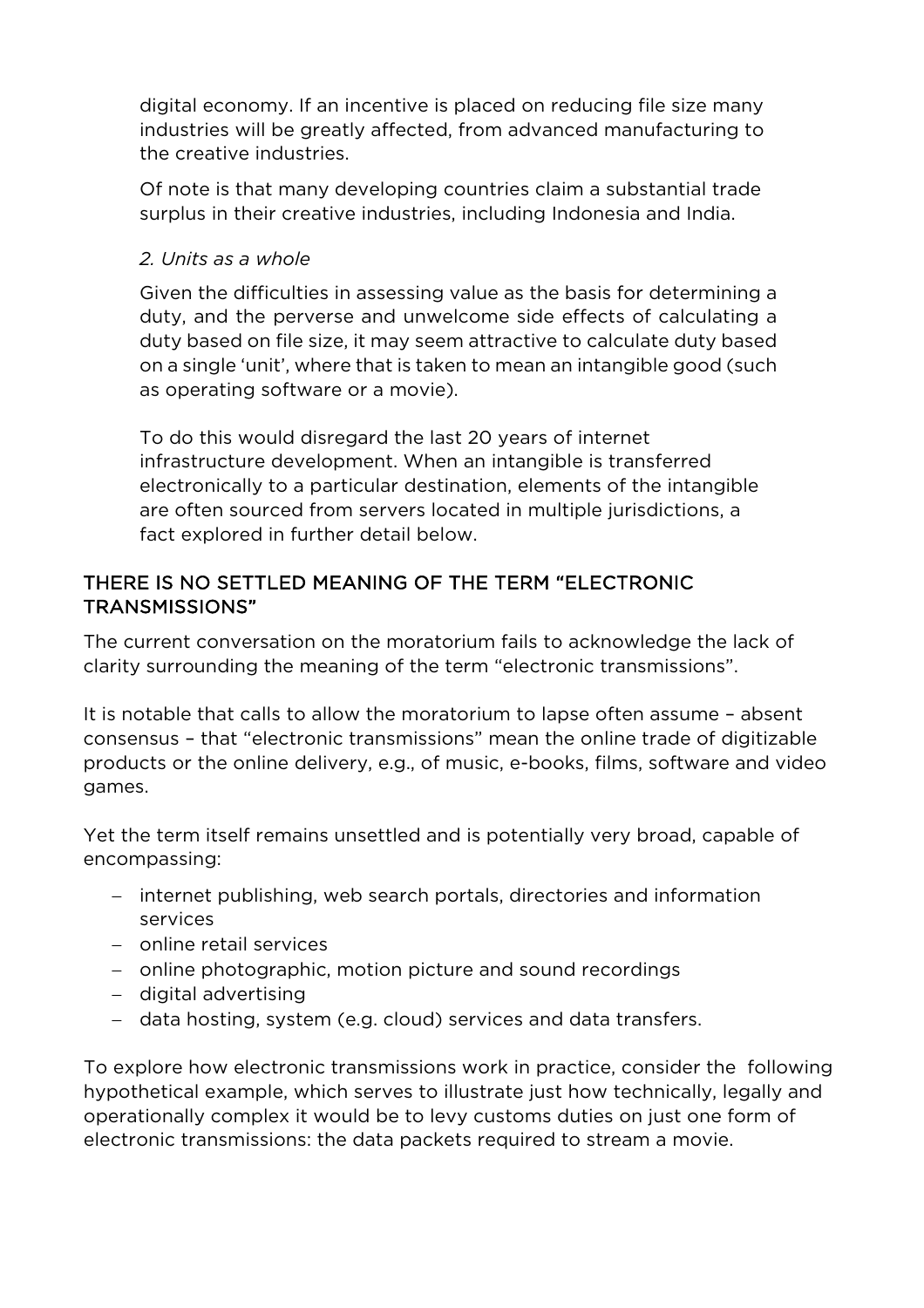### Hypothetical 3: Online Streaming

Nasra, based in Jakarta, subscribes to a streaming platform headquartered in the United States. She would like to watch a movie on her smartphone.

Under current technology, data are sent via packet switching—a process whereby data are divided into small units, called packets, and transmitted independently via the Internet. The size of a typical individual IP packet is anywhere from 1.5 to 64 kilobytes.

Browsing through the titles available to her, Nasra's smartphone receives electronic transmissions to the streaming platform's application on her smartphone. Those transmissions are stored on a third party's distributed system in the cloud, and are transmitted to Nasra's smartphone from Singapore, Hong Kong SAR, Mumbai and Sydney.

For Nasra's movie, there could be up to 5 million data packets, or electronic transmissions, sent to her smartphone. This number is not predetermined, as it is a function of the speed of her Internet Service Provider at any point in time—the streaming platform having developed sophisticated technology to determine the optimal video quality consistent with Nasra's internet connectivity. The higher the speed, the greater the number of total data packets.

When Nasra clicks play, the platform sends a signal to the 10 nearest servers to Nasra, a subset of the thousands of servers that the streaming platform maintains globally. Packets of data are received from Australia, Japan, Guam, New Zealand, South Korea and The Philippines, until the application determines that Singapore provides the more efficient connection.

Part-way through Nasra's streaming of the movie, the streaming platform engages in a routine redundancy check, momentarily suspending service through the region, causing the application to automatically receive data packets from a different geographic region, in this case from several countries within the European Union.

By the time Nasra has finished watching her movie, she has received millions of electronic transmissions from at least 9 separate jurisdictions.

This example highlights the manifold complexities that arise when seeking to hypothesise a workable regime for levying customs duties on electronic transmissions. Given the carrier medium, regarding the entire movie as an individual electronic transmission is conceptually unsound.